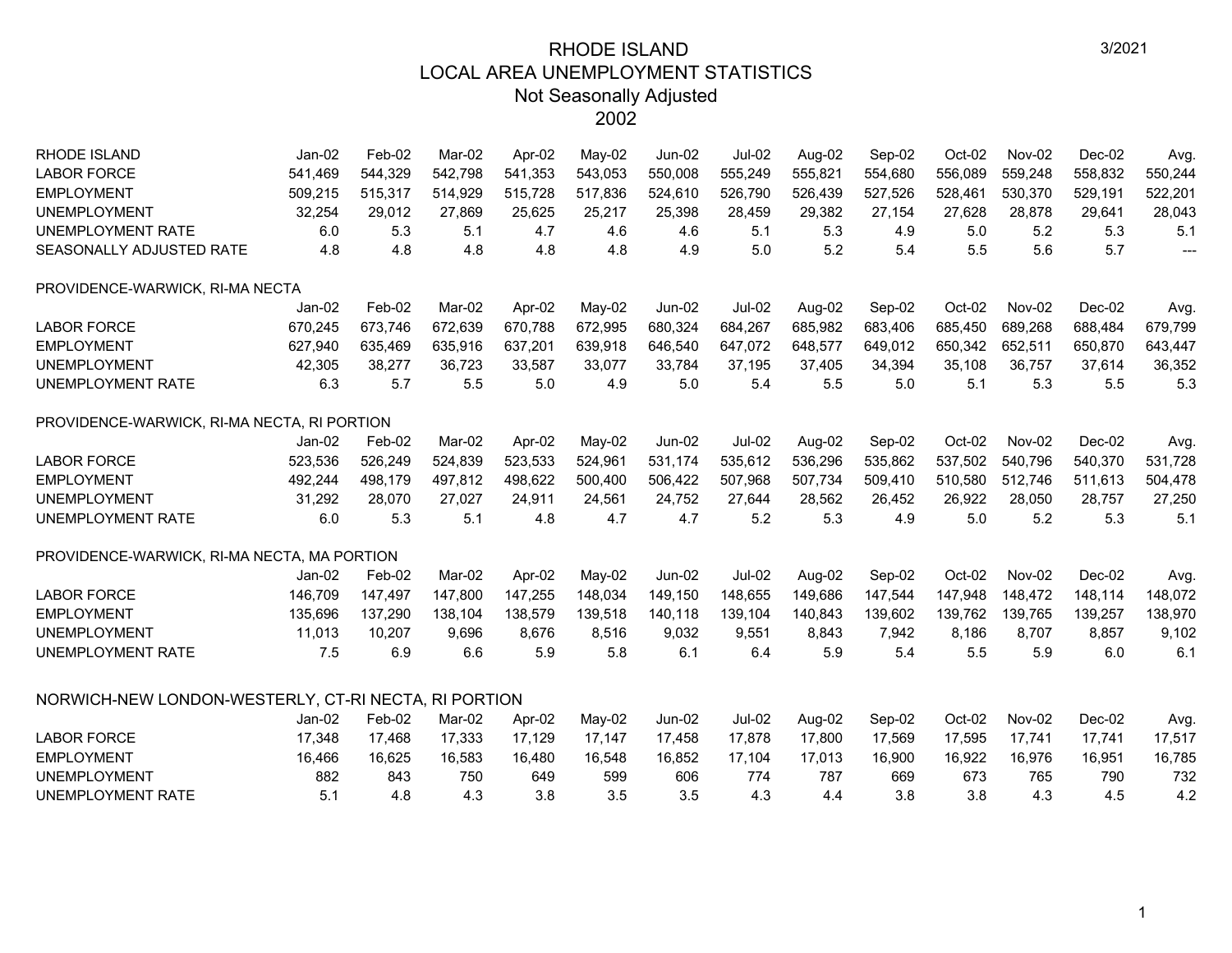| <b>BARRINGTON</b>        | Jan-02   | Feb-02 | Mar-02 | Apr-02 | May-02   | $Jun-02$      | <b>Jul-02</b> | Aug-02 | Sep-02 | Oct-02 | Nov-02 | $Dec-02$ | Avg.   |
|--------------------------|----------|--------|--------|--------|----------|---------------|---------------|--------|--------|--------|--------|----------|--------|
| <b>LABOR FORCE</b>       | 8,249    | 8,299  | 8,272  | 8,279  | 8,330    | 8,451         | 8,498         | 8,491  | 8,515  | 8,536  | 8,570  | 8,538    | 8,419  |
| <b>EMPLOYMENT</b>        | 7,909    | 8,005  | 8,000  | 8,013  | 8,041    | 8,138         | 8,163         | 8,159  | 8,185  | 8,204  | 8,238  | 8,221    | 8,106  |
| <b>UNEMPLOYMENT</b>      | 340      | 294    | 272    | 266    | 289      | 313           | 335           | 332    | 330    | 332    | 332    | 317      | 313    |
| <b>UNEMPLOYMENT RATE</b> | 4.1      | 3.5    | 3.3    | 3.2    | 3.5      | 3.7           | 3.9           | 3.9    | 3.9    | 3.9    | 3.9    | 3.7      | 3.7    |
| <b>BRISTOL</b>           | Jan-02   | Feb-02 | Mar-02 | Apr-02 | May-02   | <b>Jun-02</b> | <b>Jul-02</b> | Aug-02 | Sep-02 | Oct-02 | Nov-02 | Dec-02   | Avg.   |
| <b>LABOR FORCE</b>       | 12,483   | 12,606 | 12,545 | 12,515 | 12,532   | 12,677        | 12,762        | 12,766 | 12,788 | 12,820 | 12,958 | 12,933   | 12,699 |
| <b>EMPLOYMENT</b>        | 11,838   | 11,980 | 11,972 | 11,991 | 12,034   | 12,178        | 12,216        | 12,210 | 12,251 | 12,279 | 12,331 | 12,303   | 12,132 |
| <b>UNEMPLOYMENT</b>      | 645      | 626    | 573    | 524    | 498      | 499           | 546           | 556    | 537    | 541    | 627    | 630      | 567    |
| <b>UNEMPLOYMENT RATE</b> | 5.2      | 5.0    | 4.6    | 4.2    | 4.0      | 3.9           | 4.3           | 4.4    | 4.2    | 4.2    | 4.8    | 4.9      | 4.5    |
| <b>BURRILLVILLE</b>      | Jan-02   | Feb-02 | Mar-02 | Apr-02 | $Mav-02$ | Jun-02        | Jul-02        | Aug-02 | Sep-02 | Oct-02 | Nov-02 | Dec-02   | Avg.   |
| <b>LABOR FORCE</b>       | 9,197    | 9,266  | 9.246  | 9,213  | 9,236    | 9,324         | 9,423         | 9,440  | 9,406  | 9,467  | 9,507  | 9,510    | 9,353  |
| <b>EMPLOYMENT</b>        | 8,687    | 8,791  | 8,784  | 8,799  | 8,831    | 8,937         | 8,964         | 8,960  | 8,989  | 9,010  | 9,049  | 9,029    | 8,903  |
| <b>UNEMPLOYMENT</b>      | 510      | 475    | 462    | 414    | 405      | 387           | 459           | 480    | 417    | 457    | 458    | 481      | 450    |
| <b>UNEMPLOYMENT RATE</b> | 5.5      | 5.1    | 5.0    | 4.5    | 4.4      | 4.2           | 4.9           | 5.1    | 4.4    | 4.8    | 4.8    | 5.1      | 4.8    |
| <b>CENTRAL FALLS</b>     | $Jan-02$ | Feb-02 | Mar-02 | Apr-02 | May-02   | Jun-02        | <b>Jul-02</b> | Aug-02 | Sep-02 | Oct-02 | Nov-02 | Dec-02   | Avg.   |
| <b>LABOR FORCE</b>       | 7,867    | 7,878  | 7,882  | 7,896  | 7,931    | 8,023         | 8,037         | 8,028  | 8,021  | 8,119  | 8,136  | 8,168    | 7,999  |
| <b>EMPLOYMENT</b>        | 7,219    | 7,307  | 7,300  | 7,312  | 7,339    | 7,428         | 7,450         | 7,446  | 7,471  | 7,488  | 7,519  | 7,504    | 7,399  |
| <b>UNEMPLOYMENT</b>      | 648      | 571    | 582    | 584    | 592      | 595           | 587           | 582    | 550    | 631    | 617    | 664      | 600    |
| <b>UNEMPLOYMENT RATE</b> | 8.2      | 7.2    | 7.4    | 7.4    | 7.5      | 7.4           | 7.3           | 7.2    | 6.9    | 7.8    | 7.6    | 8.1      | 7.5    |
| CHARLESTOWN              | Jan-02   | Feb-02 | Mar-02 | Apr-02 | $May-02$ | <b>Jun-02</b> | <b>Jul-02</b> | Aug-02 | Sep-02 | Oct-02 | Nov-02 | $Dec-02$ | Avg.   |
| <b>LABOR FORCE</b>       | 4,531    | 4,563  | 4,541  | 4,523  | 4,529    | 4,580         | 4,655         | 4,657  | 4,624  | 4,622  | 4,661  | 4,655    | 4,595  |
| <b>EMPLOYMENT</b>        | 4,261    | 4,312  | 4,309  | 4,316  | 4,332    | 4,383         | 4,397         | 4,396  | 4,409  | 4,419  | 4,439  | 4,429    | 4,367  |
| <b>UNEMPLOYMENT</b>      | 270      | 251    | 232    | 207    | 197      | 197           | 258           | 261    | 215    | 203    | 222    | 226      | 228    |
| <b>UNEMPLOYMENT RATE</b> | 6.0      | 5.5    | 5.1    | 4.6    | 4.3      | 4.3           | 5.5           | 5.6    | 4.6    | 4.4    | 4.8    | 4.9      | 5.0    |
| <b>COVENTRY</b>          | $Jan-02$ | Feb-02 | Mar-02 | Apr-02 | May-02   | $Jun-02$      | <b>Jul-02</b> | Aug-02 | Sep-02 | Oct-02 | Nov-02 | Dec-02   | Avg.   |
| <b>LABOR FORCE</b>       | 19,299   | 19,424 | 19,397 | 19,373 | 19,440   | 19,687        | 19,881        | 19,931 | 19,846 | 19,886 | 19,993 | 19,964   | 19,677 |
| <b>EMPLOYMENT</b>        | 18,272   | 18,492 | 18,478 | 18,509 | 18,575   | 18,799        | 18,855        | 18,847 | 18,910 | 18,952 | 19,033 | 18,991   | 18,726 |
| <b>UNEMPLOYMENT</b>      | 1,027    | 932    | 919    | 864    | 865      | 888           | 1,026         | 1,084  | 936    | 934    | 960    | 973      | 951    |
| <b>UNEMPLOYMENT RATE</b> | 5.3      | 4.8    | 4.7    | 4.5    | 4.4      | 4.5           | 5.2           | 5.4    | 4.7    | 4.7    | 4.8    | 4.9      | 4.8    |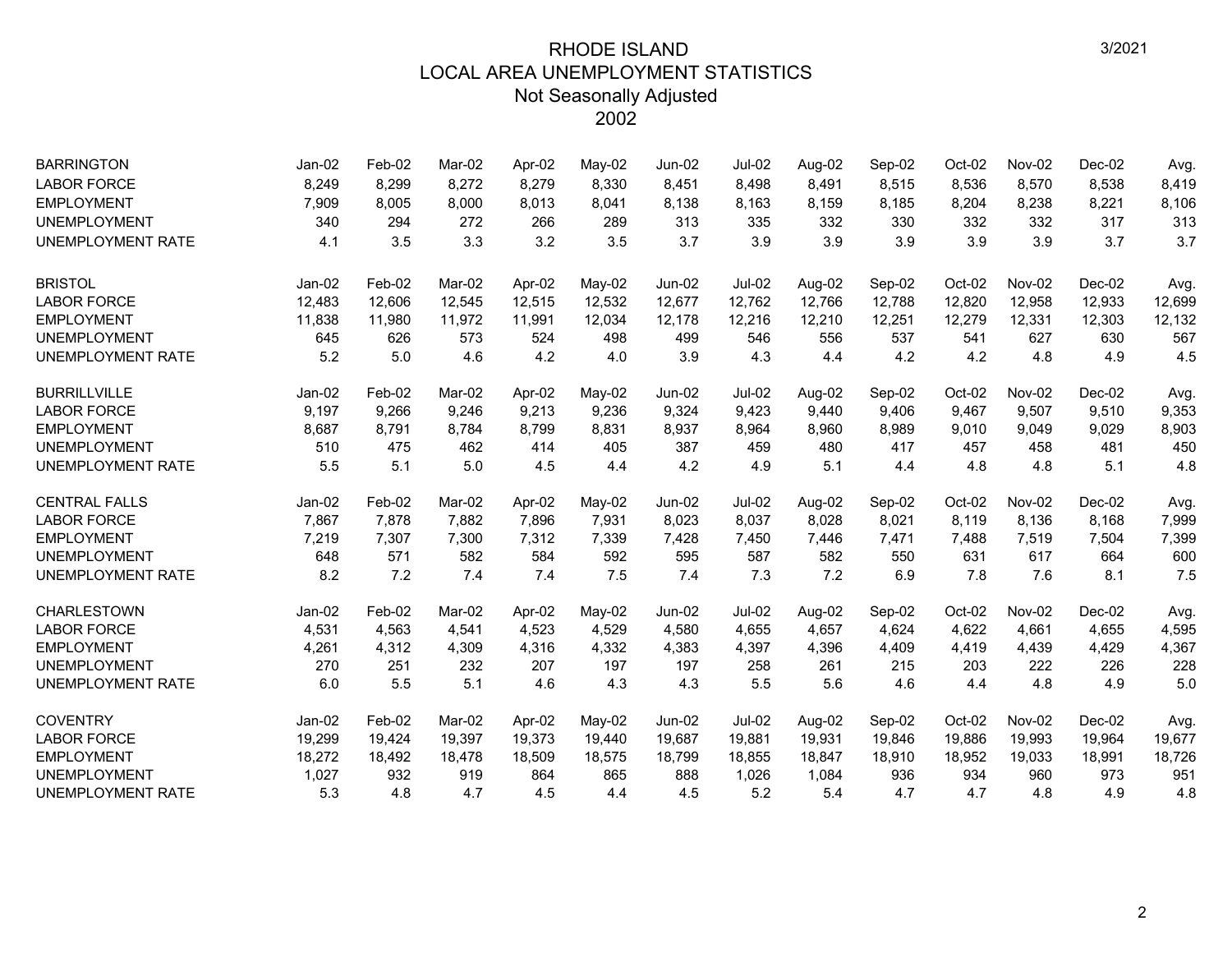| <b>CRANSTON</b>          | Jan-02   | Feb-02 | Mar-02 | Apr-02 | May-02   | Jun-02        | <b>Jul-02</b> | Aug-02 | Sep-02 | Oct-02 | Nov-02        | $Dec-02$ | Avg.   |
|--------------------------|----------|--------|--------|--------|----------|---------------|---------------|--------|--------|--------|---------------|----------|--------|
| <b>LABOR FORCE</b>       | 39,989   | 40,205 | 40,080 | 40,123 | 40,295   | 40,768        | 41,093        | 41,170 | 41,195 | 41,250 | 41,459        | 41,384   | 40,751 |
| <b>EMPLOYMENT</b>        | 37,812   | 38,266 | 38,239 | 38,301 | 38,438   | 38,900        | 39,019        | 39,001 | 39,129 | 39,220 | 39,385        | 39,299   | 38,751 |
| <b>UNEMPLOYMENT</b>      | 2.177    | 1.939  | 1,841  | 1.822  | 1,857    | 1.868         | 2,074         | 2,169  | 2,066  | 2,030  | 2,074         | 2,085    | 2,000  |
| <b>UNEMPLOYMENT RATE</b> | 5.4      | 4.8    | 4.6    | 4.5    | 4.6      | 4.6           | 5.0           | 5.3    | 5.0    | 4.9    | 5.0           | 5.0      | 4.9    |
| <b>CUMBERLAND</b>        | $Jan-02$ | Feb-02 | Mar-02 | Apr-02 | May-02   | Jun-02        | $Jul-02$      | Aug-02 | Sep-02 | Oct-02 | Nov-02        | $Dec-02$ | Avg.   |
| <b>LABOR FORCE</b>       | 18,081   | 18,209 | 18.160 | 18,121 | 18,141   | 18,375        | 18,506        | 18,517 | 18,509 | 18,601 | 18,716        | 18,687   | 18,386 |
| <b>EMPLOYMENT</b>        | 17,100   | 17,306 | 17,293 | 17,321 | 17,383   | 17,592        | 17,646        | 17,638 | 17,696 | 17,737 | 17,812        | 17,772   | 17,525 |
| <b>UNEMPLOYMENT</b>      | 981      | 903    | 867    | 800    | 758      | 783           | 860           | 879    | 813    | 864    | 904           | 915      | 861    |
| <b>UNEMPLOYMENT RATE</b> | 5.4      | 5.0    | 4.8    | 4.4    | 4.2      | 4.3           | 4.6           | 4.7    | 4.4    | 4.6    | 4.8           | 4.9      | 4.7    |
| <b>EAST GREENWICH</b>    | Jan-02   | Feb-02 | Mar-02 | Apr-02 | May-02   | Jun-02        | <b>Jul-02</b> | Aug-02 | Sep-02 | Oct-02 | Nov-02        | $Dec-02$ | Avg.   |
| <b>LABOR FORCE</b>       | 6,634    | 6,685  | 6,663  | 6,640  | 6,683    | 6,749         | 6,783         | 6,814  | 6,850  | 6,861  | 6,898         | 6,883    | 6,762  |
| <b>EMPLOYMENT</b>        | 6,256    | 6,332  | 6,327  | 6,337  | 6,360    | 6,437         | 6,456         | 6,453  | 6,474  | 6,490  | 6,517         | 6,502    | 6,412  |
| <b>UNEMPLOYMENT</b>      | 378      | 353    | 336    | 303    | 323      | 312           | 327           | 361    | 376    | 371    | 381           | 381      | 350    |
| UNEMPLOYMENT RATE        | 5.7      | 5.3    | 5.0    | 4.6    | 4.8      | 4.6           | 4.8           | 5.3    | 5.5    | 5.4    | 5.5           | 5.5      | 5.2    |
| <b>EAST PROVIDENCE</b>   | $Jan-02$ | Feb-02 | Mar-02 | Apr-02 | May-02   | Jun-02        | <b>Jul-02</b> | Aug-02 | Sep-02 | Oct-02 | <b>Nov-02</b> | $Dec-02$ | Avg.   |
| <b>LABOR FORCE</b>       | 25,093   | 25,213 | 25,133 | 25,027 | 25,087   | 25,339        | 25,605        | 25,663 | 25,711 | 25,771 | 25,920        | 25,971   | 25,461 |
| <b>EMPLOYMENT</b>        | 23,425   | 23,707 | 23,689 | 23,729 | 23,813   | 24,099        | 24,173        | 24,162 | 24,241 | 24,297 | 24,400        | 24,346   | 24,007 |
| <b>UNEMPLOYMENT</b>      | 1,668    | 1,506  | 1,444  | 1,298  | 1,274    | 1,240         | 1,432         | 1,501  | 1,470  | 1,474  | 1,520         | 1,625    | 1,454  |
| <b>UNEMPLOYMENT RATE</b> | 6.6      | 6.0    | 5.7    | 5.2    | 5.1      | 4.9           | 5.6           | 5.8    | 5.7    | 5.7    | 5.9           | 6.3      | 5.7    |
| <b>EXETER</b>            | Jan-02   | Feb-02 | Mar-02 | Apr-02 | $May-02$ | <b>Jun-02</b> | <b>Jul-02</b> | Aug-02 | Sep-02 | Oct-02 | Nov-02        | $Dec-02$ | Avg.   |
| <b>LABOR FORCE</b>       | 3,589    | 3,627  | 3,607  | 3,585  | 3,599    | 3,647         | 3,674         | 3,668  | 3,662  | 3,680  | 3,703         | 3,706    | 3,646  |
| <b>EMPLOYMENT</b>        | 3,409    | 3,449  | 3,447  | 3,452  | 3,465    | 3,506         | 3,517         | 3,515  | 3,527  | 3,535  | 3,551         | 3,543    | 3,493  |
| <b>UNEMPLOYMENT</b>      | 180      | 178    | 160    | 133    | 134      | 141           | 157           | 153    | 135    | 145    | 152           | 163      | 153    |
| UNEMPLOYMENT RATE        | 5.0      | 4.9    | 4.4    | 3.7    | 3.7      | 3.9           | 4.3           | 4.2    | 3.7    | 3.9    | 4.1           | 4.4      | 4.2    |
| <b>FOSTER</b>            | Jan-02   | Feb-02 | Mar-02 | Apr-02 | May-02   | Jun-02        | <b>Jul-02</b> | Aug-02 | Sep-02 | Oct-02 | Nov-02        | $Dec-02$ | Avg.   |
| <b>LABOR FORCE</b>       | 2,524    | 2,546  | 2.545  | 2,521  | 2,508    | 2,521         | 2,553         | 2,555  | 2,556  | 2,563  | 2,582         | 2,576    | 2,546  |
| <b>EMPLOYMENT</b>        | 2,362    | 2,390  | 2,389  | 2,392  | 2,401    | 2,430         | 2,437         | 2,435  | 2,444  | 2,450  | 2,459         | 2,455    | 2,420  |
| <b>UNEMPLOYMENT</b>      | 162      | 156    | 156    | 129    | 107      | 91            | 116           | 120    | 112    | 113    | 123           | 121      | 126    |
| UNEMPLOYMENT RATE        | 6.4      | 6.1    | 6.1    | 5.1    | 4.3      | 3.6           | 4.5           | 4.7    | 4.4    | 4.4    | 4.8           | 4.7      | 4.9    |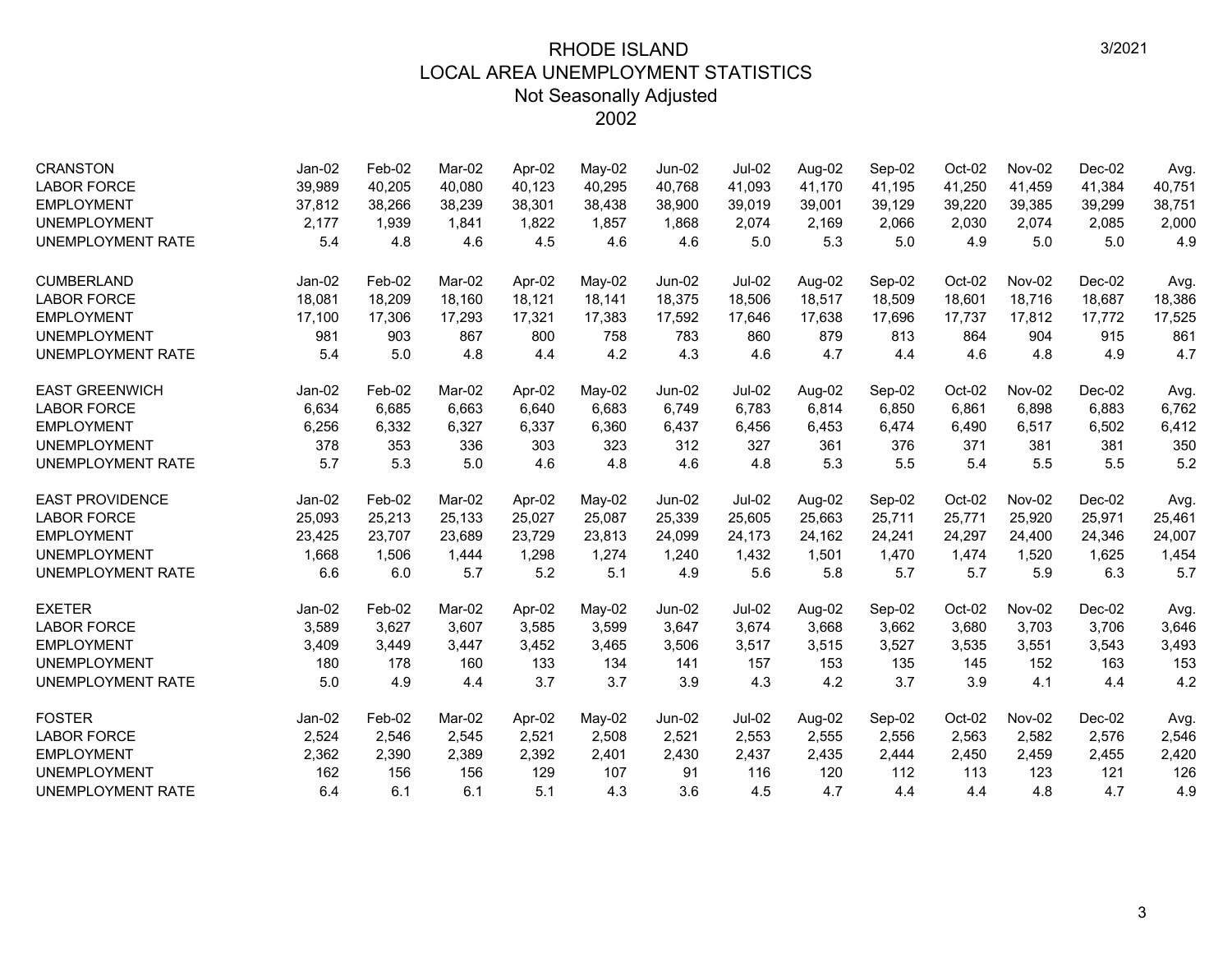| <b>GLOCESTER</b><br><b>LABOR FORCE</b><br><b>EMPLOYMENT</b><br><b>UNEMPLOYMENT</b><br><b>UNEMPLOYMENT RATE</b> | $Jan-02$<br>5,996<br>5,730<br>266<br>4.4 | Feb-02<br>6,052<br>5,800<br>252<br>4.2 | Mar-02<br>6,037<br>5,795<br>242<br>4.0 | Apr-02<br>6,004<br>5,805<br>199<br>3.3 | May-02<br>6,016<br>5,825<br>191<br>3.2 | <b>Jun-02</b><br>6,092<br>5,896<br>196<br>3.2 | <b>Jul-02</b><br>6,124<br>5,913<br>211<br>3.4 | Aug-02<br>6,158<br>5,911<br>247<br>4.0 | Sep-02<br>6,145<br>5,931<br>214<br>3.5 | Oct-02<br>6,165<br>5,944<br>221<br>3.6 | Nov-02<br>6,202<br>5,969<br>233<br>3.8 | $Dec-02$<br>6,203<br>5,956<br>247<br>4.0 | Avg.<br>6,100<br>5,873<br>227<br>3.7 |
|----------------------------------------------------------------------------------------------------------------|------------------------------------------|----------------------------------------|----------------------------------------|----------------------------------------|----------------------------------------|-----------------------------------------------|-----------------------------------------------|----------------------------------------|----------------------------------------|----------------------------------------|----------------------------------------|------------------------------------------|--------------------------------------|
| <b>HOPKINTON</b>                                                                                               | $Jan-02$                                 | Feb-02                                 | Mar-02                                 | Apr-02                                 | May-02                                 | <b>Jun-02</b>                                 | <b>Jul-02</b>                                 | Aug-02                                 | Sep-02                                 | Oct-02                                 | Nov-02                                 | $Dec-02$                                 | Avg.                                 |
| <b>LABOR FORCE</b>                                                                                             | 4,567                                    | 4,600                                  | 4,581                                  | 4,560                                  | 4,568                                  | 4,621                                         | 4,698                                         | 4,707                                  | 4,657                                  | 4,679                                  | 4,717                                  | 4,699                                    | 4,638                                |
| <b>EMPLOYMENT</b>                                                                                              | 4,332                                    | 4,386                                  | 4,382                                  | 4,389                                  | 4,404                                  | 4,458                                         | 4,472                                         | 4,468                                  | 4,484                                  | 4,494                                  | 4,513                                  | 4,502                                    | 4,440                                |
| <b>UNEMPLOYMENT</b>                                                                                            | 235                                      | 214                                    | 199                                    | 171                                    | 164                                    | 163                                           | 226                                           | 239                                    | 173                                    | 185                                    | 204                                    | 197                                      | 198                                  |
| <b>UNEMPLOYMENT RATE</b>                                                                                       | 5.1                                      | 4.7                                    | 4.3                                    | 3.8                                    | 3.6                                    | 3.5                                           | 4.8                                           | 5.1                                    | 3.7                                    | 4.0                                    | 4.3                                    | 4.2                                      | 4.3                                  |
| <b>JAMESTOWN</b>                                                                                               | Jan-02                                   | Feb-02                                 | Mar-02                                 | Apr-02                                 | May-02                                 | Jun-02                                        | <b>Jul-02</b>                                 | Aug-02                                 | Sep-02                                 | Oct-02                                 | Nov-02                                 | $Dec-02$                                 | Avg.                                 |
| <b>LABOR FORCE</b>                                                                                             | 3,080                                    | 3,100                                  | 3,093                                  | 3,095                                  | 3,106                                  | 3,136                                         | 3,168                                         | 3,169                                  | 3,171                                  | 3,180                                  | 3,198                                  | 3,189                                    | 3,140                                |
| <b>EMPLOYMENT</b>                                                                                              | 2,948                                    | 2,984                                  | 2,981                                  | 2,986                                  | 2,997                                  | 3,034                                         | 3,042                                         | 3,041                                  | 3,050                                  | 3,058                                  | 3,071                                  | 3,064                                    | 3,021                                |
| <b>UNEMPLOYMENT</b>                                                                                            | 132                                      | 116                                    | 112                                    | 109                                    | 109                                    | 102                                           | 126                                           | 128                                    | 121                                    | 122                                    | 127                                    | 125                                      | 119                                  |
| <b>UNEMPLOYMENT RATE</b>                                                                                       | 4.3                                      | 3.7                                    | 3.6                                    | 3.5                                    | 3.5                                    | 3.3                                           | 4.0                                           | 4.0                                    | 3.8                                    | 3.8                                    | 4.0                                    | 3.9                                      | 3.8                                  |
| <b>JOHNSTON</b>                                                                                                | Jan-02                                   | Feb-02                                 | Mar-02                                 | Apr-02                                 | May-02                                 | Jun-02                                        | <b>Jul-02</b>                                 | Aug-02                                 | Sep-02                                 | Oct-02                                 | Nov-02                                 | Dec-02                                   | Avg.                                 |
| <b>LABOR FORCE</b>                                                                                             | 14,938                                   | 15,074                                 | 15,034                                 | 14,975                                 | 15,001                                 | 15,166                                        | 15,314                                        | 15,346                                 | 15,347                                 | 15,370                                 | 15,457                                 | 15,435                                   | 15,205                               |
| <b>EMPLOYMENT</b>                                                                                              | 14,037                                   | 14,206                                 | 14,195                                 | 14,219                                 | 14,270                                 | 14,441                                        | 14,485                                        | 14,479                                 | 14,526                                 | 14,559                                 | 14,621                                 | 14,589                                   | 14,386                               |
| <b>UNEMPLOYMENT</b>                                                                                            | 901                                      | 868                                    | 839                                    | 756                                    | 731                                    | 725                                           | 829                                           | 867                                    | 821                                    | 811                                    | 836                                    | 846                                      | 819                                  |
| <b>UNEMPLOYMENT RATE</b>                                                                                       | 6.0                                      | 5.8                                    | 5.6                                    | 5.0                                    | 4.9                                    | 4.8                                           | 5.4                                           | 5.6                                    | 5.3                                    | 5.3                                    | 5.4                                    | 5.5                                      | 5.4                                  |
| <b>LINCOLN</b>                                                                                                 | Jan-02                                   | Feb-02                                 | Mar-02                                 | Apr-02                                 | May-02                                 | $Jun-02$                                      | Jul-02                                        | Aug-02                                 | Sep-02                                 | Oct-02                                 | Nov-02                                 | $Dec-02$                                 | Avg.                                 |
| <b>LABOR FORCE</b>                                                                                             | 11,710                                   | 11,791                                 | 11,740                                 | 11,710                                 | 11,766                                 | 11,898                                        | 11,981                                        | 12,019                                 | 12,008                                 | 12,026                                 | 12,116                                 | 12,083                                   | 11,904                               |
| <b>EMPLOYMENT</b>                                                                                              | 11,085                                   | 11,220                                 | 11,211                                 | 11,229                                 | 11,269                                 | 11,405                                        | 11,441                                        | 11,435                                 | 11,472                                 | 11,499                                 | 11,548                                 | 11,522                                   | 11,361                               |
| <b>UNEMPLOYMENT</b>                                                                                            | 625                                      | 571                                    | 529                                    | 481                                    | 497                                    | 493                                           | 540                                           | 584                                    | 536                                    | 527                                    | 568                                    | 561                                      | 543                                  |
| <b>UNEMPLOYMENT RATE</b>                                                                                       | 5.3                                      | 4.8                                    | 4.5                                    | 4.1                                    | 4.2                                    | 4.1                                           | 4.5                                           | 4.9                                    | 4.5                                    | 4.4                                    | 4.7                                    | 4.6                                      | 4.6                                  |
| <b>LITTLE COMPTON</b>                                                                                          | $Jan-02$                                 | Feb-02                                 | Mar-02                                 | Apr-02                                 | $Mav-02$                               | $Jun-02$                                      | $Jul-02$                                      | Aug-02                                 | Sep-02                                 | Oct-02                                 | Nov-02                                 | $Dec-02$                                 | Avg.                                 |
| <b>LABOR FORCE</b>                                                                                             | 1,937                                    | 1,946                                  | 1,933                                  | 1,927                                  | 1,923                                  | 1,946                                         | 1,955                                         | 1,968                                  | 1,970                                  | 1,986                                  | 1,998                                  | 2,008                                    | 1,958                                |
| <b>EMPLOYMENT</b>                                                                                              | 1,826                                    | 1,848                                  | 1,847                                  | 1,849                                  | 1,856                                  | 1,879                                         | 1,885                                         | 1,883                                  | 1,889                                  | 1,894                                  | 1,902                                  | 1,898                                    | 1,871                                |
| <b>UNEMPLOYMENT</b>                                                                                            | 111                                      | 98                                     | 86                                     | 78                                     | 67                                     | 67                                            | 70                                            | 85                                     | 81                                     | 92                                     | 96                                     | 110                                      | 87                                   |
| <b>UNEMPLOYMENT RATE</b>                                                                                       | 5.7                                      | 5.0                                    | 4.4                                    | 4.0                                    | 3.5                                    | 3.4                                           | 3.6                                           | 4.3                                    | 4.1                                    | 4.6                                    | 4.8                                    | 5.5                                      | 4.4                                  |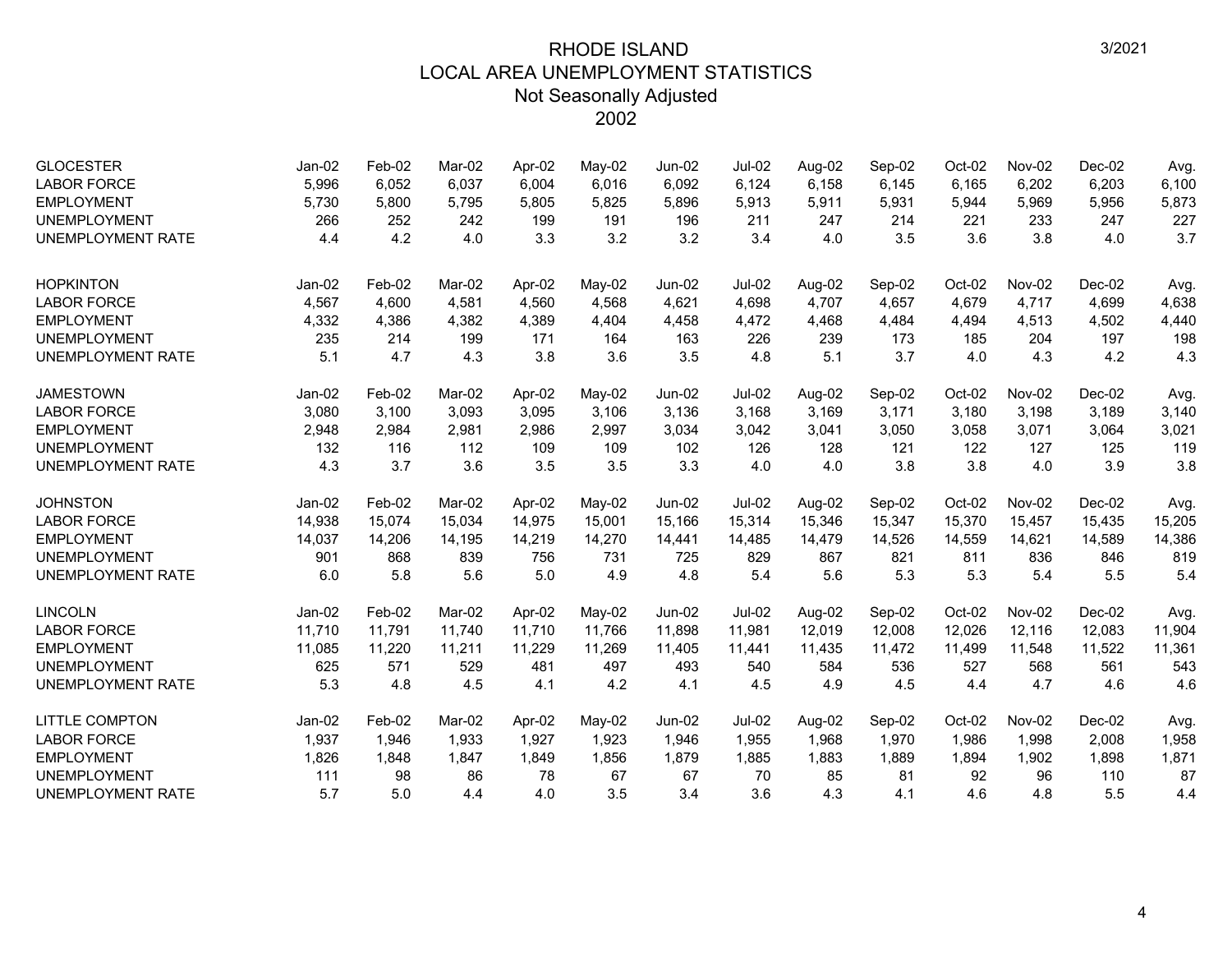| <b>MIDDLETOWN</b>        | $Jan-02$ | Feb-02 | Mar-02 | Apr-02 | May-02   | Jun-02        | <b>Jul-02</b> | Aug-02 | Sep-02 | Oct-02 | Nov-02 | Dec-02   | Avg.   |
|--------------------------|----------|--------|--------|--------|----------|---------------|---------------|--------|--------|--------|--------|----------|--------|
| <b>LABOR FORCE</b>       | 8,291    | 8,370  | 8,341  | 8,315  | 8,321    | 8,414         | 8,455         | 8,466  | 8,429  | 8,465  | 8,550  | 8,556    | 8,414  |
| <b>EMPLOYMENT</b>        | 7,835    | 7,930  | 7,924  | 7,938  | 7,965    | 8,062         | 8,086         | 8,082  | 8,109  | 8,127  | 8,162  | 8,144    | 8,030  |
| <b>UNEMPLOYMENT</b>      | 456      | 440    | 417    | 377    | 356      | 352           | 369           | 384    | 320    | 338    | 388    | 412      | 384    |
| <b>UNEMPLOYMENT RATE</b> | 5.5      | 5.3    | 5.0    | 4.5    | 4.3      | 4.2           | 4.4           | 4.5    | 3.8    | 4.0    | 4.5    | 4.8      | 4.6    |
| <b>NARRAGANSETT</b>      | $Jan-02$ | Feb-02 | Mar-02 | Apr-02 | $May-02$ | $Jun-02$      | <b>Jul-02</b> | Aug-02 | Sep-02 | Oct-02 | Nov-02 | $Dec-02$ | Avg.   |
| <b>LABOR FORCE</b>       | 9,572    | 9,626  | 9,607  | 9,589  | 9,614    | 9,733         | 9,789         | 9,791  | 9,838  | 9,884  | 9,966  | 9,931    | 9,745  |
| <b>EMPLOYMENT</b>        | 9,192    | 9,301  | 9,295  | 9,310  | 9,343    | 9,456         | 9,484         | 9,480  | 9,512  | 9,534  | 9,573  | 9,553    | 9,419  |
| <b>UNEMPLOYMENT</b>      | 380      | 325    | 312    | 279    | 271      | 277           | 305           | 311    | 326    | 350    | 393    | 378      | 326    |
| <b>UNEMPLOYMENT RATE</b> | 4.0      | 3.4    | 3.2    | 2.9    | 2.8      | 2.8           | 3.1           | 3.2    | 3.3    | 3.5    | 3.9    | 3.8      | 3.3    |
| <b>NEW SHOREHAM</b>      | Jan-02   | Feb-02 | Mar-02 | Apr-02 | May-02   | <b>Jun-02</b> | <b>Jul-02</b> | Aug-02 | Sep-02 | Oct-02 | Nov-02 | $Dec-02$ | Avg.   |
| <b>LABOR FORCE</b>       | 592      | 607    | 622    | 697    | 945      | 1,377         | 1,756         | 1,724  | 1,251  | 986    | 716    | 717      | 1,000  |
| <b>EMPLOYMENT</b>        | 506      | 511    | 532    | 628    | 889      | 1,337         | 1,719         | 1,691  | 1,219  | 955    | 650    | 625      | 939    |
| <b>UNEMPLOYMENT</b>      | 86       | 96     | 90     | 69     | 56       | 40            | 37            | 33     | 32     | 31     | 66     | 92       | 61     |
| <b>UNEMPLOYMENT RATE</b> | 14.5     | 15.8   | 14.5   | 9.9    | 5.9      | 2.9           | 2.1           | 1.9    | 2.6    | 3.1    | 9.2    | 12.8     | 6.1    |
| <b>NEWPORT</b>           | $Jan-02$ | Feb-02 | Mar-02 | Apr-02 | May-02   | $Jun-02$      | <b>Jul-02</b> | Aug-02 | Sep-02 | Oct-02 | Nov-02 | $Dec-02$ | Avg.   |
| <b>LABOR FORCE</b>       | 13,285   | 13,368 | 13,322 | 13,239 | 13,205   | 13,354        | 13,408        | 13,421 | 13,405 | 13,489 | 13,682 | 13,661   | 13,404 |
| <b>EMPLOYMENT</b>        | 12,496   | 12,647 | 12,638 | 12,658 | 12,703   | 12,856        | 12,895        | 12,889 | 12,931 | 12,963 | 13,017 | 12,987   | 12,807 |
| <b>UNEMPLOYMENT</b>      | 789      | 721    | 684    | 581    | 502      | 498           | 513           | 532    | 474    | 526    | 665    | 674      | 597    |
| <b>UNEMPLOYMENT RATE</b> | 5.9      | 5.4    | 5.1    | 4.4    | 3.8      | 3.7           | 3.8           | 4.0    | 3.5    | 3.9    | 4.9    | 4.9      | 4.5    |
| <b>NORTH KINGSTOWN</b>   | Jan-02   | Feb-02 | Mar-02 | Apr-02 | May-02   | <b>Jun-02</b> | <b>Jul-02</b> | Aug-02 | Sep-02 | Oct-02 | Nov-02 | $Dec-02$ | Avg.   |
| <b>LABOR FORCE</b>       | 14,860   | 14,954 | 14.955 | 14,903 | 14,961   | 15,163        | 15,275        | 15,285 | 15,291 | 15,319 | 15,426 | 15,374   | 15,147 |
| <b>EMPLOYMENT</b>        | 14,156   | 14,327 | 14,317 | 14,340 | 14,390   | 14,564        | 14,609        | 14,602 | 14,651 | 14,683 | 14,746 | 14,713   | 14,508 |
| <b>UNEMPLOYMENT</b>      | 704      | 627    | 638    | 563    | 571      | 599           | 666           | 683    | 640    | 636    | 680    | 661      | 639    |
| <b>UNEMPLOYMENT RATE</b> | 4.7      | 4.2    | 4.3    | 3.8    | 3.8      | 4.0           | 4.4           | 4.5    | 4.2    | 4.2    | 4.4    | 4.3      | 4.2    |
| <b>NORTH PROVIDENCE</b>  | $Jan-02$ | Feb-02 | Mar-02 | Apr-02 | May-02   | $Jun-02$      | $Jul-02$      | Aug-02 | Sep-02 | Oct-02 | Nov-02 | $Dec-02$ | Avg.   |
| <b>LABOR FORCE</b>       | 17,807   | 17,881 | 17,834 | 17,815 | 17,874   | 18,130        | 18,306        | 18,378 | 18,349 | 18,395 | 18,522 | 18,492   | 18,149 |
| <b>EMPLOYMENT</b>        | 16,831   | 17,034 | 17,021 | 17,049 | 17,109   | 17,315        | 17,369        | 17,361 | 17,418 | 17,458 | 17,531 | 17,493   | 17,249 |
| <b>UNEMPLOYMENT</b>      | 976      | 847    | 813    | 766    | 765      | 815           | 937           | 1,017  | 931    | 937    | 991    | 999      | 900    |
| <b>UNEMPLOYMENT RATE</b> | 5.5      | 4.7    | 4.6    | 4.3    | 4.3      | 4.5           | 5.1           | 5.5    | 5.1    | 5.1    | 5.4    | 5.4      | 5.0    |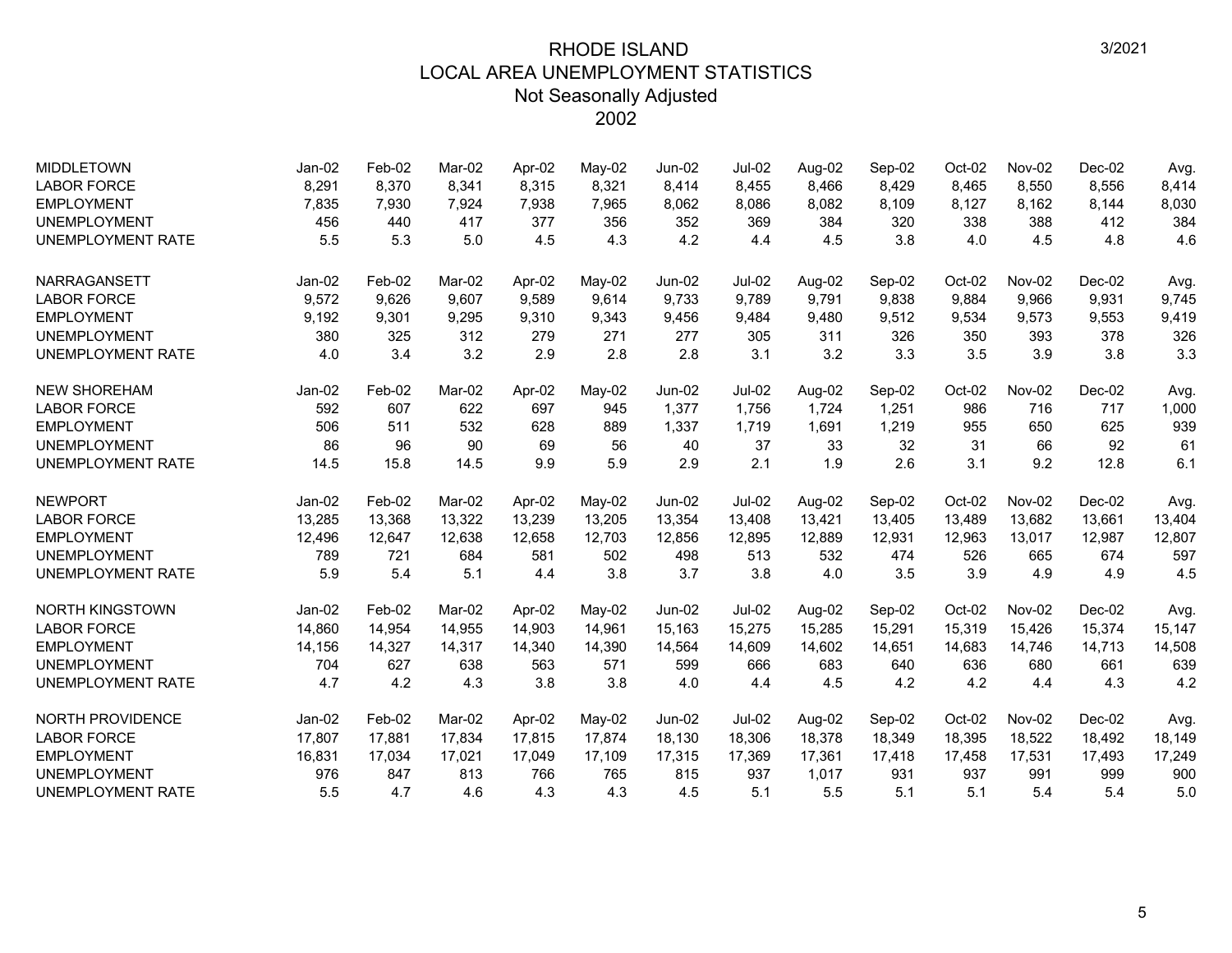| <b>NORTH SMITHFIELD</b>  | $Jan-02$ | Feb-02 | Mar-02 | Apr-02 | May-02 | Jun-02        | <b>Jul-02</b> | Aug-02 | Sep-02 | Oct-02 | Nov-02 | $Dec-02$ | Avg.   |
|--------------------------|----------|--------|--------|--------|--------|---------------|---------------|--------|--------|--------|--------|----------|--------|
| <b>LABOR FORCE</b>       | 5,842    | 5,884  | 5.857  | 5,836  | 5,849  | 5,961         | 5,965         | 6,026  | 6,036  | 6,063  | 6,115  | 6,111    | 5,962  |
| <b>EMPLOYMENT</b>        | 5,567    | 5,635  | 5,631  | 5,640  | 5,660  | 5,728         | 5,745         | 5,743  | 5,763  | 5,775  | 5,800  | 5,787    | 5,706  |
| <b>UNEMPLOYMENT</b>      | 275      | 249    | 226    | 196    | 189    | 233           | 220           | 283    | 273    | 288    | 315    | 324      | 256    |
| <b>UNEMPLOYMENT RATE</b> | 4.7      | 4.2    | 3.9    | 3.4    | 3.2    | 3.9           | 3.7           | 4.7    | 4.5    | 4.8    | 5.2    | 5.3      | 4.3    |
| <b>PAWTUCKET</b>         | $Jan-02$ | Feb-02 | Mar-02 | Apr-02 | May-02 | Jun-02        | $Jul-02$      | Aug-02 | Sep-02 | Oct-02 | Nov-02 | $Dec-02$ | Avg.   |
| <b>LABOR FORCE</b>       | 36,202   | 36,225 | 36,093 | 36,010 | 36,159 | 36,495        | 36,842        | 36,829 | 36,791 | 36,928 | 37,079 | 37,148   | 36,566 |
| <b>EMPLOYMENT</b>        | 33,470   | 33,875 | 33,849 | 33,905 | 34,025 | 34,434        | 34,540        | 34,524 | 34,637 | 34,717 | 34,865 | 34,787   | 34,302 |
| <b>UNEMPLOYMENT</b>      | 2,732    | 2,350  | 2,244  | 2,105  | 2,134  | 2,061         | 2,302         | 2,305  | 2,154  | 2,211  | 2,214  | 2,361    | 2,264  |
| <b>UNEMPLOYMENT RATE</b> | 7.5      | 6.5    | 6.2    | 5.8    | 5.9    | 5.6           | 6.2           | 6.3    | 5.9    | 6.0    | 6.0    | 6.4      | 6.2    |
| <b>PORTSMOUTH</b>        | $Jan-02$ | Feb-02 | Mar-02 | Apr-02 | May-02 | $Jun-02$      | Jul-02        | Aug-02 | Sep-02 | Oct-02 | Nov-02 | $Dec-02$ | Avg.   |
| <b>LABOR FORCE</b>       | 9,069    | 9,158  | 9,124  | 9,100  | 9,139  | 9,240         | 9,271         | 9,285  | 9,298  | 9,325  | 9,369  | 9,338    | 9,226  |
| <b>EMPLOYMENT</b>        | 8,629    | 8,733  | 8,727  | 8,740  | 8,772  | 8,877         | 8,904         | 8,900  | 8,930  | 8,950  | 8,988  | 8,968    | 8,843  |
| <b>UNEMPLOYMENT</b>      | 440      | 425    | 397    | 360    | 367    | 363           | 367           | 385    | 368    | 375    | 381    | 370      | 383    |
| <b>UNEMPLOYMENT RATE</b> | 4.9      | 4.6    | 4.4    | 4.0    | 4.0    | 3.9           | 4.0           | 4.1    | 4.0    | 4.0    | 4.1    | 4.0      | 4.2    |
| <b>PROVIDENCE</b>        | Jan-02   | Feb-02 | Mar-02 | Apr-02 | May-02 | <b>Jun-02</b> | <b>Jul-02</b> | Aug-02 | Sep-02 | Oct-02 | Nov-02 | Dec-02   | Avg.   |
| <b>LABOR FORCE</b>       | 75,856   | 75,861 | 75,746 | 75,631 | 75,896 | 76,832        | 77,622        | 77,455 | 77,397 | 77,464 | 77,895 | 77,939   | 76,799 |
| <b>EMPLOYMENT</b>        | 70,232   | 71.079 | 71.027 | 71.141 | 71.395 | 72,254        | 72.476        | 72,441 | 72.681 | 72.849 | 73.157 | 72.995   | 71,977 |
| <b>UNEMPLOYMENT</b>      | 5,624    | 4,782  | 4,719  | 4,490  | 4,501  | 4,578         | 5,146         | 5,014  | 4,716  | 4,615  | 4,738  | 4,944    | 4,822  |
| <b>UNEMPLOYMENT RATE</b> | 7.4      | 6.3    | 6.2    | 5.9    | 5.9    | 6.0           | 6.6           | 6.5    | 6.1    | 6.0    | 6.1    | 6.3      | 6.3    |
| <b>RICHMOND</b>          | Jan-02   | Feb-02 | Mar-02 | Apr-02 | May-02 | Jun-02        | Jul-02        | Aug-02 | Sep-02 | Oct-02 | Nov-02 | $Dec-02$ | Avg.   |
| <b>LABOR FORCE</b>       | 4,094    | 4,128  | 4,115  | 4,127  | 4,141  | 4,186         | 4,217         | 4,212  | 4,203  | 4,219  | 4,240  | 4,226    | 4,175  |
| <b>EMPLOYMENT</b>        | 3,939    | 3,985  | 3,983  | 3,989  | 4,004  | 4,052         | 4,064         | 4,062  | 4,076  | 4,085  | 4,103  | 4,093    | 4,036  |
| <b>UNEMPLOYMENT</b>      | 155      | 143    | 132    | 138    | 137    | 134           | 153           | 150    | 127    | 134    | 137    | 133      | 139    |
| <b>UNEMPLOYMENT RATE</b> | 3.8      | 3.5    | 3.2    | 3.3    | 3.3    | 3.2           | 3.6           | 3.6    | 3.0    | 3.2    | 3.2    | 3.1      | 3.3    |
| <b>SCITUATE</b>          | $Jan-02$ | Feb-02 | Mar-02 | Apr-02 | May-02 | $Jun-02$      | Jul-02        | Aug-02 | Sep-02 | Oct-02 | Nov-02 | $Dec-02$ | Avg.   |
| <b>LABOR FORCE</b>       | 6,035    | 6,111  | 6,101  | 6,047  | 6,032  | 6,097         | 6,168         | 6,198  | 6,193  | 6,191  | 6,248  | 6,247    | 6,139  |
| <b>EMPLOYMENT</b>        | 5,689    | 5,757  | 5,753  | 5,762  | 5,783  | 5,852         | 5,870         | 5,867  | 5,887  | 5,900  | 5,925  | 5,912    | 5,830  |
| <b>UNEMPLOYMENT</b>      | 346      | 354    | 348    | 285    | 249    | 245           | 298           | 331    | 306    | 291    | 323    | 335      | 309    |
| <b>UNEMPLOYMENT RATE</b> | 5.7      | 5.8    | 5.7    | 4.7    | 4.1    | 4.0           | 4.8           | 5.3    | 4.9    | 4.7    | 5.2    | 5.4      | 5.0    |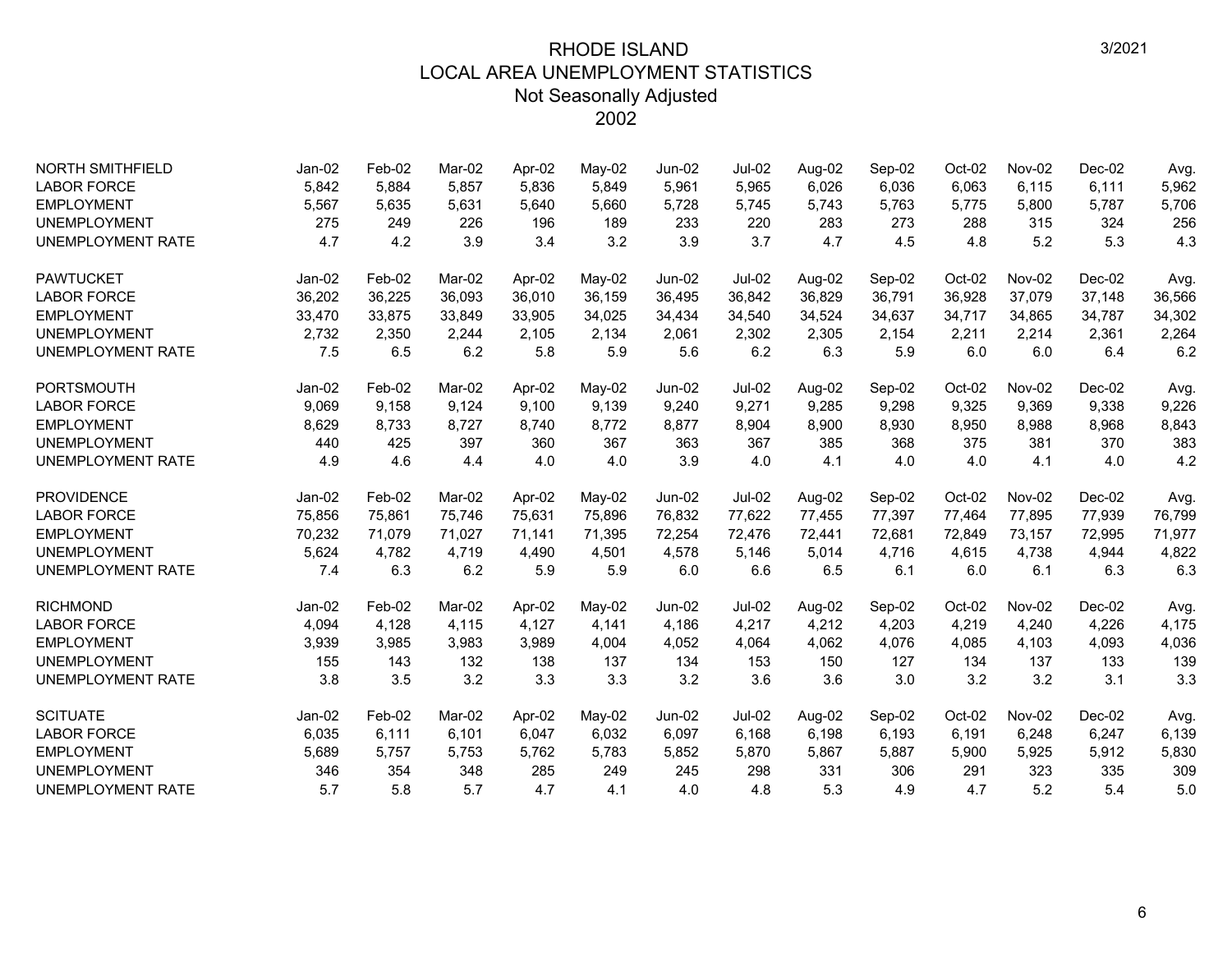| <b>SMITHFIELD</b>        | $Jan-02$ | Feb-02 | Mar-02 | Apr-02 | May-02 | $Jun-02$      | <b>Jul-02</b> | Aug-02 | Sep-02 | Oct-02   | Nov-02 | $Dec-02$ | Avg.   |
|--------------------------|----------|--------|--------|--------|--------|---------------|---------------|--------|--------|----------|--------|----------|--------|
| <b>LABOR FORCE</b>       | 11,212   | 11,245 | 11,241 | 11,229 | 11,249 | 11,400        | 11,528        | 11,570 | 11,522 | 11,546   | 11,625 | 11,571   | 11,411 |
| <b>EMPLOYMENT</b>        | 10,613   | 10,741 | 10,732 | 10,751 | 10,788 | 10,918        | 10,951        | 10,946 | 10,983 | 11,008   | 11,054 | 11,030   | 10,876 |
| <b>UNEMPLOYMENT</b>      | 599      | 504    | 509    | 478    | 461    | 482           | 577           | 624    | 539    | 538      | 571    | 541      | 535    |
| <b>UNEMPLOYMENT RATE</b> | 5.3      | 4.5    | 4.5    | 4.3    | 4.1    | 4.2           | 5.0           | 5.4    | 4.7    | 4.7      | 4.9    | 4.7      | 4.7    |
| <b>SOUTH KINGSTOWN</b>   | $Jan-02$ | Feb-02 | Mar-02 | Apr-02 | May-02 | $Jun-02$      | <b>Jul-02</b> | Aug-02 | Sep-02 | Oct-02   | Nov-02 | $Dec-02$ | Avg.   |
| <b>LABOR FORCE</b>       | 14,605   | 14,675 | 14,635 | 14,579 | 14,637 | 14,835        | 14,948        | 14,963 | 14,924 | 14,941   | 15,072 | 15,019   | 14,819 |
| <b>EMPLOYMENT</b>        | 13,865   | 14,033 | 14,022 | 14,045 | 14,095 | 14,265        | 14,308        | 14,302 | 14,349 | 14,382   | 14,444 | 14,411   | 14,210 |
| <b>UNEMPLOYMENT</b>      | 740      | 642    | 613    | 534    | 542    | 570           | 640           | 661    | 575    | 559      | 628    | 608      | 609    |
| <b>UNEMPLOYMENT RATE</b> | 5.1      | 4.4    | 4.2    | 3.7    | 3.7    | 3.8           | 4.3           | 4.4    | 3.9    | 3.7      | 4.2    | 4.0      | 4.1    |
| <b>TIVERTON</b>          | Jan-02   | Feb-02 | Mar-02 | Apr-02 | May-02 | $Jun-02$      | <b>Jul-02</b> | Aug-02 | Sep-02 | Oct-02   | Nov-02 | $Dec-02$ | Avg.   |
| <b>LABOR FORCE</b>       | 8,380    | 8,468  | 8,425  | 8,377  | 8,343  | 8,437         | 8,536         | 8,539  | 8,491  | 8,529    | 8,579  | 8,613    | 8,477  |
| <b>EMPLOYMENT</b>        | 7,862    | 7,957  | 7,951  | 7,965  | 7,993  | 8,089         | 8,114         | 8,110  | 8,137  | 8,155    | 8,190  | 8,172    | 8,058  |
| <b>UNEMPLOYMENT</b>      | 518      | 511    | 474    | 412    | 350    | 348           | 422           | 429    | 354    | 374      | 389    | 441      | 419    |
| <b>UNEMPLOYMENT RATE</b> | 6.2      | 6.0    | 5.6    | 4.9    | 4.2    | 4.1           | 4.9           | 5.0    | 4.2    | 4.4      | 4.5    | 5.1      | 4.9    |
| <b>WARREN</b>            | Jan-02   | Feb-02 | Mar-02 | Apr-02 | May-02 | Jun-02        | Jul-02        | Aug-02 | Sep-02 | $Oct-02$ | Nov-02 | $Dec-02$ | Avg.   |
| <b>LABOR FORCE</b>       | 6,171    | 6,236  | 6,192  | 6,156  | 6,147  | 6,209         | 6,268         | 6,280  | 6,268  | 6,291    | 6,341  | 6,332    | 6,241  |
| <b>EMPLOYMENT</b>        | 5,786    | 5,855  | 5,851  | 5,860  | 5,882  | 5,952         | 5,971         | 5,968  | 5,988  | 6,001    | 6,027  | 6,013    | 5,930  |
| <b>UNEMPLOYMENT</b>      | 385      | 381    | 341    | 296    | 265    | 257           | 297           | 312    | 280    | 290      | 314    | 319      | 311    |
| <b>UNEMPLOYMENT RATE</b> | 6.2      | 6.1    | 5.5    | 4.8    | 4.3    | 4.1           | 4.7           | 5.0    | 4.5    | 4.6      | 5.0    | 5.0      | 5.0    |
| <b>WARWICK</b>           | Jan-02   | Feb-02 | Mar-02 | Apr-02 | May-02 | <b>Jun-02</b> | <b>Jul-02</b> | Aug-02 | Sep-02 | Oct-02   | Nov-02 | Dec-02   | Avg.   |
| <b>LABOR FORCE</b>       | 46,863   | 47,164 | 47,041 | 46,944 | 47,094 | 47,629        | 48,012        | 48,060 | 47,974 | 48,211   | 48,460 | 48,324   | 47,648 |
| <b>EMPLOYMENT</b>        | 44,379   | 44,915 | 44.882 | 44,955 | 45,115 | 45,658        | 45,797        | 45,777 | 45,927 | 46,033   | 46,229 | 46,126   | 45,483 |
| <b>UNEMPLOYMENT</b>      | 2,484    | 2,249  | 2,159  | 1,989  | 1,979  | 1,971         | 2,215         | 2,283  | 2,047  | 2,178    | 2,231  | 2,198    | 2,165  |
| <b>UNEMPLOYMENT RATE</b> | 5.3      | 4.8    | 4.6    | 4.2    | 4.2    | 4.1           | 4.6           | 4.8    | 4.3    | 4.5      | 4.6    | 4.5      | 4.5    |
| <b>WEST GREENWICH</b>    | $Jan-02$ | Feb-02 | Mar-02 | Apr-02 | May-02 | $Jun-02$      | <b>Jul-02</b> | Aug-02 | Sep-02 | Oct-02   | Nov-02 | $Dec-02$ | Avg.   |
| <b>LABOR FORCE</b>       | 3,165    | 3,180  | 3,181  | 3,174  | 3,177  | 3,217         | 3,250         | 3,255  | 3,235  | 3,247    | 3,280  | 3,274    | 3,219  |
| <b>EMPLOYMENT</b>        | 3,006    | 3,042  | 3,040  | 3,044  | 3,056  | 3,092         | 3,101         | 3,100  | 3,111  | 3,117    | 3,131  | 3,124    | 3,080  |
| <b>UNEMPLOYMENT</b>      | 159      | 138    | 141    | 130    | 121    | 125           | 149           | 155    | 124    | 130      | 149    | 150      | 139    |
| <b>UNEMPLOYMENT RATE</b> | 5.0      | 4.3    | 4.4    | 4.1    | 3.8    | 3.9           | 4.6           | 4.8    | 3.8    | 4.0      | 4.5    | 4.6      | 4.3    |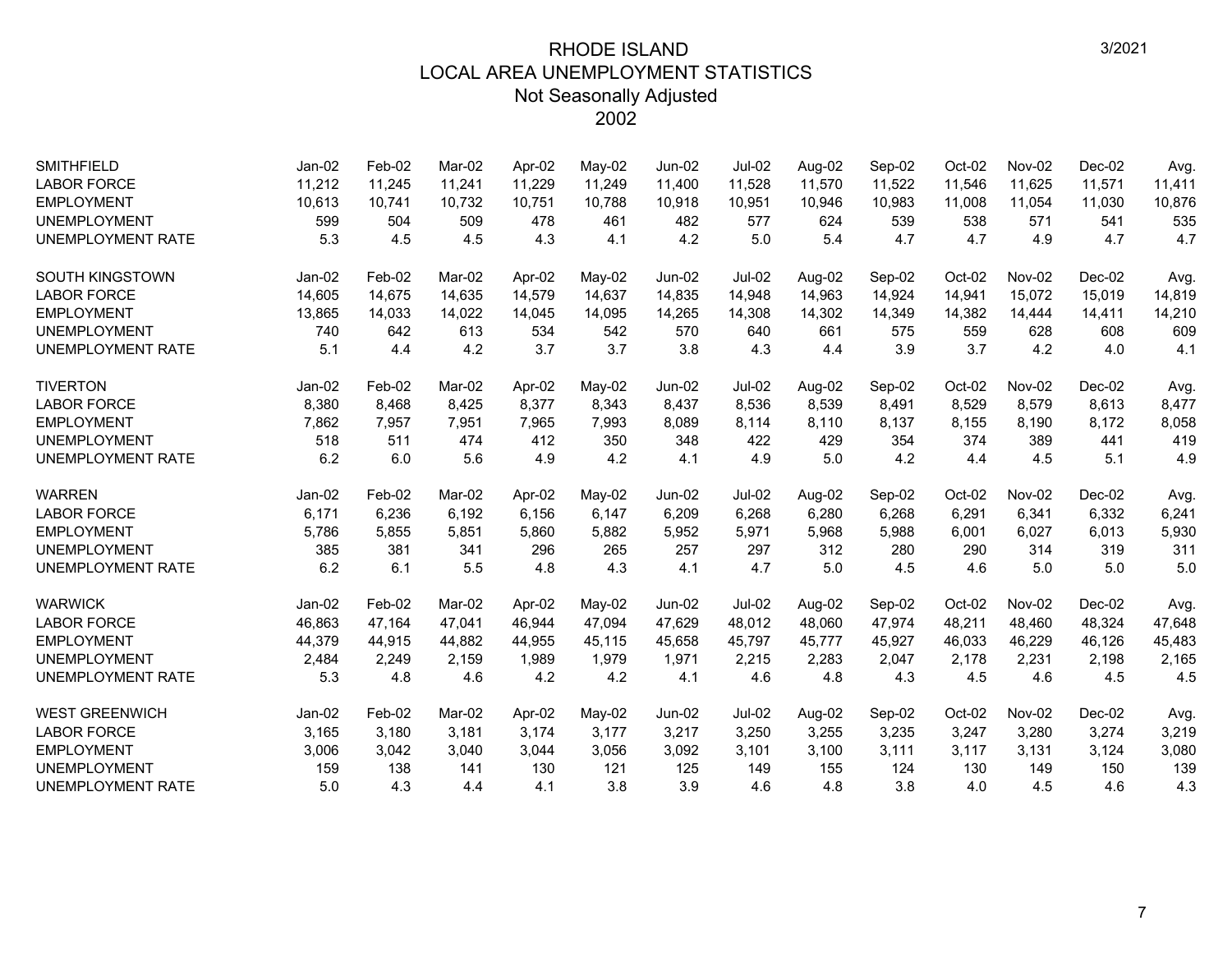| <b>WEST WARWICK</b>      | Jan-02   | Feb-02 | Mar-02 | Apr-02 | May-02   | <b>Jun-02</b> | <b>Jul-02</b> | Aug-02 | Sep-02 | Oct-02 | Nov-02 | $Dec-02$ | Avg.   |
|--------------------------|----------|--------|--------|--------|----------|---------------|---------------|--------|--------|--------|--------|----------|--------|
| <b>LABOR FORCE</b>       | 15,983   | 16,123 | 16,094 | 15,989 | 16,040   | 16,226        | 16,369        | 16,409 | 16,363 | 16,400 | 16,475 | 16,527   | 16,249 |
| <b>EMPLOYMENT</b>        | 15,030   | 15,212 | 15,201 | 15,226 | 15,280   | 15,463        | 15,511        | 15,504 | 15,555 | 15,591 | 15,657 | 15,623   | 15,404 |
| <b>UNEMPLOYMENT</b>      | 953      | 911    | 893    | 763    | 760      | 763           | 858           | 905    | 808    | 809    | 818    | 904      | 845    |
| UNEMPLOYMENT RATE        | 6.0      | 5.7    | 5.5    | 4.8    | 4.7      | 4.7           | 5.2           | 5.5    | 4.9    | 4.9    | 5.0    | 5.5      | 5.2    |
| WESTERLY                 | Jan-02   | Feb-02 | Mar-02 | Apr-02 | May-02   | Jun-02        | <b>Jul-02</b> | Aug-02 | Sep-02 | Oct-02 | Nov-02 | $Dec-02$ | Avg.   |
| <b>LABOR FORCE</b>       | 12,781   | 12,868 | 12,752 | 12,569 | 12,579   | 12,837        | 13,180        | 13,093 | 12,912 | 12,916 | 13,024 | 13,042   | 12,880 |
| <b>EMPLOYMENT</b>        | 12,134   | 12,239 | 12,201 | 12,091 | 12,144   | 12,394        | 12,632        | 12,545 | 12,416 | 12,428 | 12,463 | 12,449   | 12,345 |
| <b>UNEMPLOYMENT</b>      | 647      | 629    | 551    | 478    | 435      | 443           | 548           | 548    | 496    | 488    | 561    | 593      | 535    |
| UNEMPLOYMENT RATE        | 5.1      | 4.9    | 4.3    | 3.8    | 3.5      | 3.5           | 4.2           | 4.2    | 3.8    | 3.8    | 4.3    | 4.5      | 4.2    |
| <b>WOONSOCKET</b>        | Jan-02   | Feb-02 | Mar-02 | Apr-02 | May-02   | <b>Jun-02</b> | <b>Jul-02</b> | Aug-02 | Sep-02 | Oct-02 | Nov-02 | $Dec-02$ | Avg.   |
| <b>LABOR FORCE</b>       | 21,047   | 21,108 | 21,027 | 20,946 | 20,960   | 21,237        | 21,371        | 21,514 | 21,531 | 21,692 | 21,798 | 21,794   | 21,336 |
| <b>EMPLOYMENT</b>        | 19,491   | 19,726 | 19,712 | 19,744 | 19,813   | 20,053        | 20,114        | 20,105 | 20,171 | 20,217 | 20,303 | 20,259   | 19,976 |
| <b>UNEMPLOYMENT</b>      | 1,556    | 1,382  | 1,315  | 1,202  | 1,147    | 1,184         | 1,257         | 1,409  | 1,360  | 1,475  | 1,495  | 1,535    | 1,360  |
| <b>UNEMPLOYMENT RATE</b> | 7.4      | 6.5    | 6.3    | 5.7    | 5.5      | 5.6           | 5.9           | 6.5    | 6.3    | 6.8    | 6.9    | 7.0      | 6.4    |
| <b>BRISTOL COUNTY</b>    | $Jan-02$ | Feb-02 | Mar-02 | Apr-02 | $May-02$ | <b>Jun-02</b> | <b>Jul-02</b> | Aug-02 | Sep-02 | Oct-02 | Nov-02 | $Dec-02$ | Avg.   |
| <b>LABOR FORCE</b>       | 26,903   | 27,141 | 27,009 | 26,950 | 27,009   | 27,337        | 27,528        | 27,537 | 27,571 | 27,647 | 27,869 | 27,803   | 27,359 |
| <b>EMPLOYMENT</b>        | 25,533   | 25,840 | 25,823 | 25,864 | 25,957   | 26,268        | 26,350        | 26,337 | 26,424 | 26,484 | 26,596 | 26,537   | 26,168 |
| <b>UNEMPLOYMENT</b>      | 1,370    | 1,301  | 1,186  | 1,086  | 1,052    | 1,069         | 1,178         | 1,200  | 1,147  | 1,163  | 1,273  | 1,266    | 1,191  |
| UNEMPLOYMENT RATE        | 5.1      | 4.8    | 4.4    | 4.0    | 3.9      | 3.9           | 4.3           | 4.4    | 4.2    | 4.2    | 4.6    | 4.6      | 4.4    |
| <b>KENT COUNTY</b>       | Jan-02   | Feb-02 | Mar-02 | Apr-02 | May-02   | Jun-02        | <b>Jul-02</b> | Aug-02 | Sep-02 | Oct-02 | Nov-02 | Dec-02   | Avg.   |
| <b>LABOR FORCE</b>       | 91,944   | 92,576 | 92,376 | 92,120 | 92,434   | 93,508        | 94,295        | 94,469 | 94,268 | 94,605 | 95,106 | 94,972   | 93,556 |
| <b>EMPLOYMENT</b>        | 86,943   | 87,993 | 87,928 | 88,071 | 88,386   | 89,449        | 89,720        | 89,681 | 89,977 | 90,183 | 90,567 | 90,366   | 89,105 |
| <b>UNEMPLOYMENT</b>      | 5,001    | 4,583  | 4,448  | 4,049  | 4,048    | 4,059         | 4,575         | 4,788  | 4,291  | 4,422  | 4,539  | 4,606    | 4,451  |
| UNEMPLOYMENT RATE        | 5.4      | 5.0    | 4.8    | 4.4    | 4.4      | 4.3           | 4.9           | 5.1    | 4.6    | 4.7    | 4.8    | 4.8      | 4.8    |